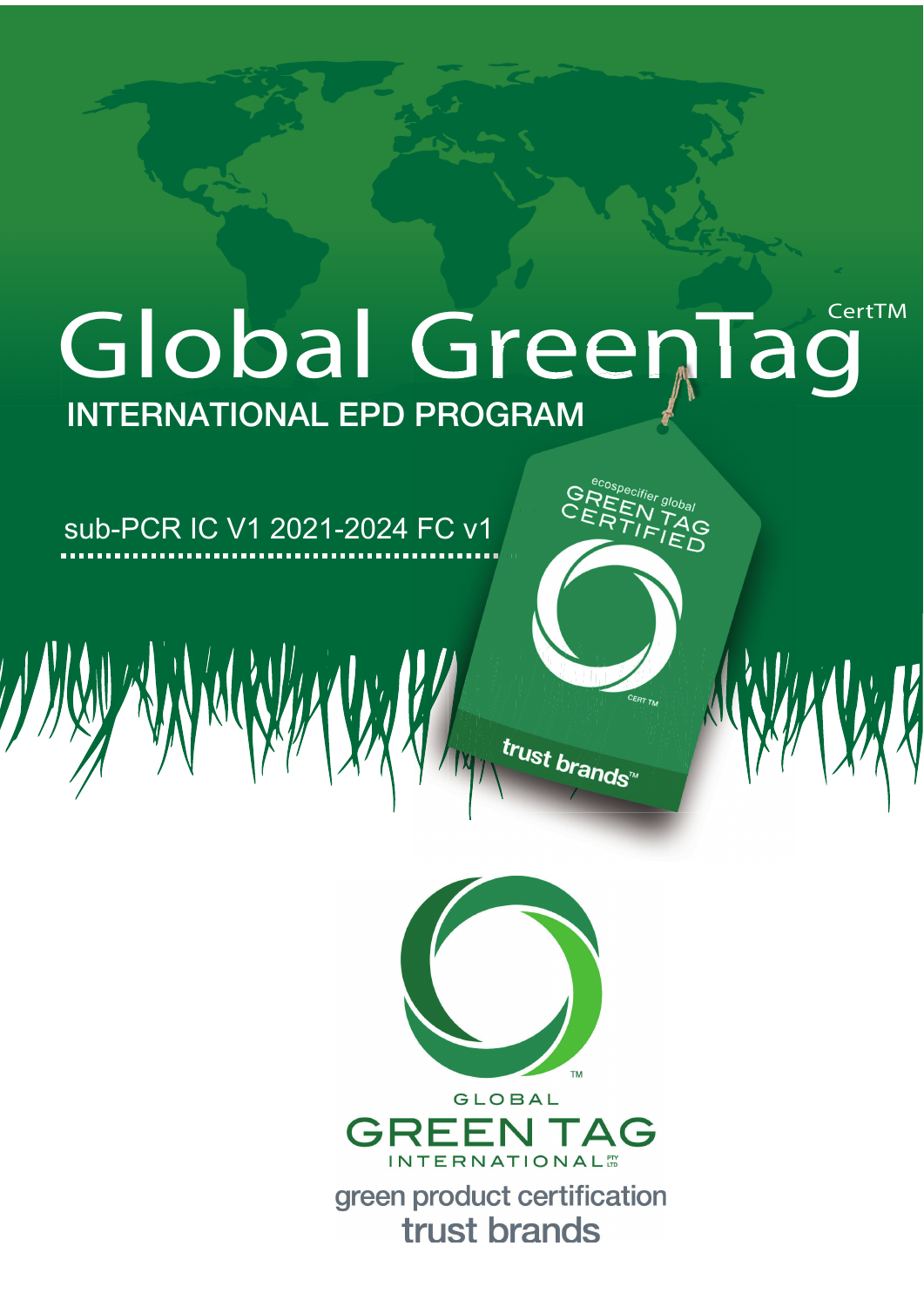## **GLOBAL GREENTAG INTERNATIONAL PTY LTD**

### **ENVIRONMENTAL PRODUCT DECLARATION (EPD) PROGRAM**

**Type III EPDs**

**Compliant to**

**EN 15804:2012 +A2:2019, ISO 14025 and ISO 21930 Standards**

**For construction products**

**Sub Product Category Rules (PCR) based on Life Cycle Analysis**

**Interior room covering wall, ceiling and skirtings subͲPCR 2022 IC V1**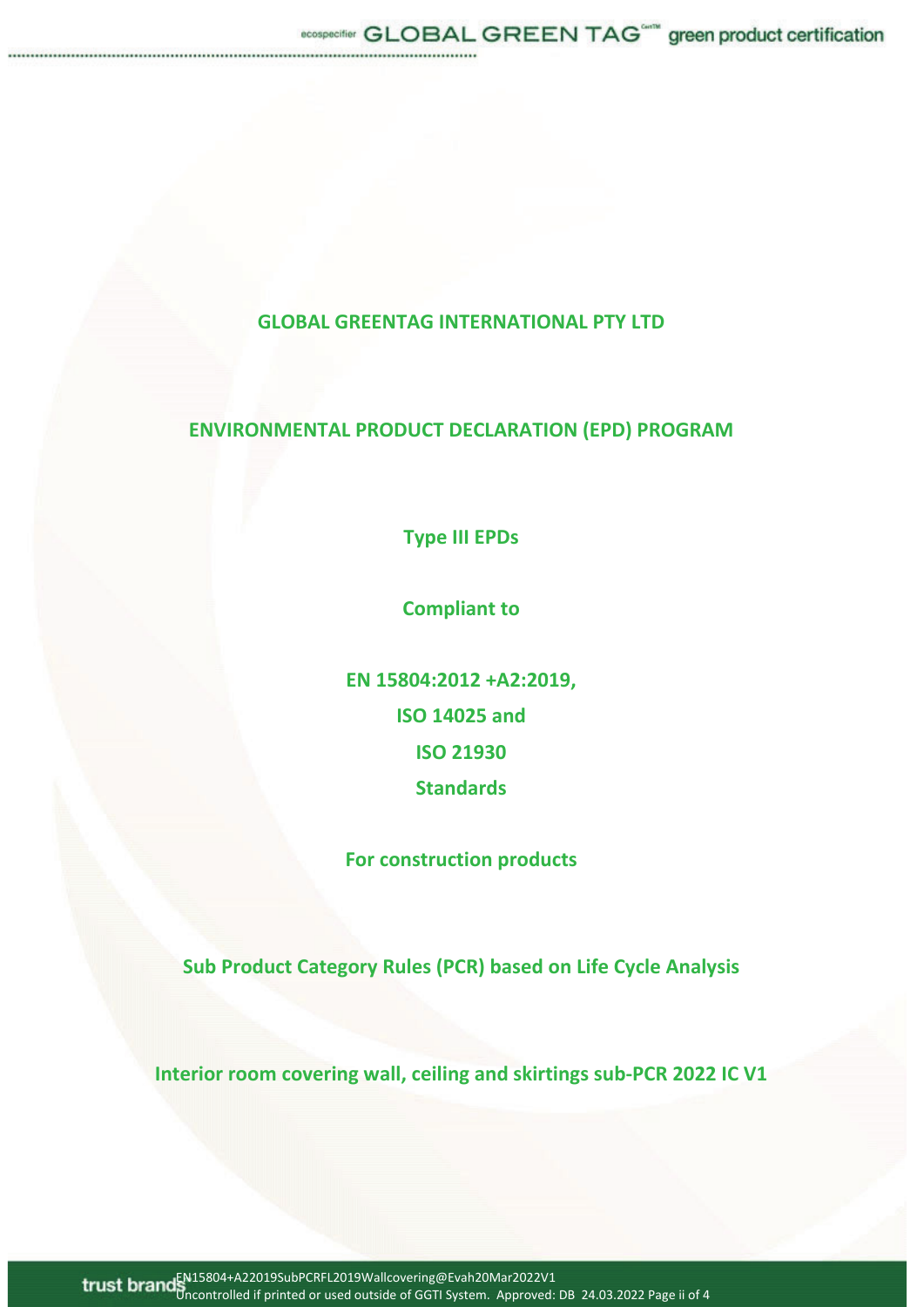ecospecifier GLOBAL GREEN TAG<sup>ome</sup> green product certification

#### **I. Application**

While CEN Standard EN 15804:2012+A2:2019 Sustainability of construction works: Environmental product declarations: Core rules for the product category of construction products serves as core Product Category Rules (PCR)s pertaining to all product categories, this document contains sub-PCRs for a particular product category. The former is called the PCR master document and the latter is called the sub-PCR. When new product assessments are needed, a sub-PCR is developed and new rules defined for that category. As environmental health legislation is enacted, rules in the master document shall be revised with file name and revisions clearly marked so all such PCRs are identifiable for those points in time.

#### **II. Authors**

These product category rules, compiled by Delwyn Jones, Director Sustainability of Ecquate Pty Ltd The Evah Institute Division, have been customised for this product class. Rules were approved for Global GreenTag adoption by David Baggs, Program Director, Global GreenTag International Pty Ltd.

#### **III. Terms of Validity**

- Product Category Rules Interior room covering: wall ceiling and skirtings sub-PCR 2022 IC V1
- PCR issue date 20/03/2022 and Period of validity to 20/03/2027

#### **IV. Goal**

The intended goal of this sub-PCR is a guide for developing EPDs for sets of defined products with specified functionality. Users include specifiers, manufacturers and stakeholders. It is valid for all such defined products and related components according to standards and technical approvals herein.

#### **V. Product Set Definition**

The declared product set includes interior wall and ceiling covering used for buildings of all kinds including fabrications of:

- resilient, dry or wet area, moisture resistant, vinyl, carpet, felting, underlay or backing made from:
- woven, non-woven, homogenous, heterogeneous, melded, laminated, cast or extruded forms of:
- composite, fabric fibre, hair, metal, mineral, paper, plaster, polymer, pulp, rubber, wood or wool.

Where relevant, specifications must conform to International and Australian Standards or other equivalent recognised standards including:

- ISO 14644-1: Cleanrooms and associated controlled environments Part 1: Classification of air cleanliness
- AS ISO 9239 Reaction to fire tests for flooring; BCA Spec C1.10 Reaction to Fire and BCA section C1.10a Fire Hazard Properties – Floors, Walls and Ceilings;
- Australian/New Zealand Standard (AS/NZS) 4256 Plastic roof and wall cladding material
- Australian Building Codes Board (ABCB) 3.5.3.4 Sheet wall cladding.

System outcomes and results are declared per unit mass and reflect product performance at reference conditions of exposure, strength, wear, temperature and humidity defined by 14025:2006, 6.7.

#### **VI. Declared Unit**

The declared unit is interior wall, ceiling or skirting covering /kg or  $m<sup>2</sup>$  product in any building sector.

#### **VII. Functional Unit**

The functional unit is 20 years wall or ceiling covering use/kg or  $m<sup>2</sup>$  declared product cradle to grave.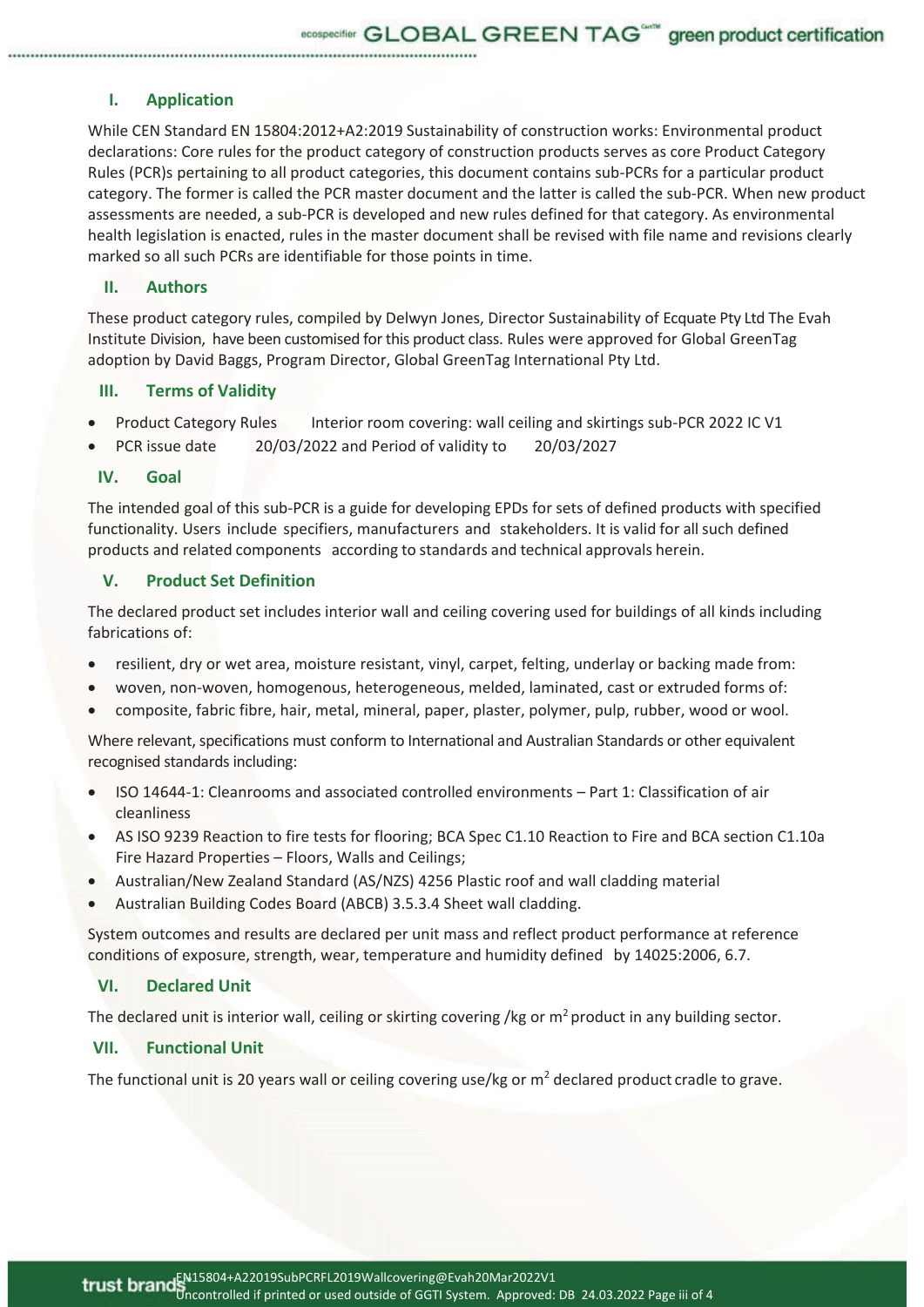#### **Normative References**

Australian and New Zealand Standard AS/NZS 2111.1:1996 Textile Floor Coverings – Test and Measurements – Machine-made Textile Floor Coverings – Determination of Total Thickness and or;

AS ISO 9239 Reaction to fire tests for flooring;

BCA Spec C1.10 Reaction to Fire and BCA section C1.10a Fire Hazard Properties – Floors, Walls and Ceilings;

CEN Standard EN 15804:2012+A2:2019 - Sustainability of construction works – Environmental product declarations - Core rules for the product category of construction products

CML LCA methodology, Institute of Environmental Sciences (CML), Faculty of Science, University of Leiden, Netherlands

CEN/TR15615, Explanation of the general relationship between various European standards and the Energy Performance of Buildings Directive (EPBD) — Umbrella Document

CEN/TR17005, Sustainability of construction works — Additional environmental impact categories and indicators — Background information and possibilities — Evaluation of the possibility of adding environmental impact categories and related indicators and calculation methods for the assessment of the environmental performance of buildings

Directive 2009/28/EC of the European Parliament and of the Council of 23 April 2009 on the promotion of the use of energy from renewable sources and amending and subsequently repealing Directives 2001/77/EC and 2003/30/EC

EN ISO 14024:2000, Environmental labels and declarations — Type I environmental labelling —Principles and procedures (ISO 14024:1999)

EN ISO 14040:2006, Environmental management— Life cycle assessment— Principles and framework (ISO14040:2006)

EN 15242, Ventilation for buildings — Calculation methods for the determination of air flow rates in buildings including infiltration

EN 15243, Ventilation for buildings — Calculation of room temperatures and of load and energy for buildings with room conditioning systems

EN 15603, Energy performance of buildings — Overall energy use and definition of energy ratings

EN 15643-1:2010, Sustainability of construction works — Sustainability assessment of buildings —Part 1: General framework

EN 15643Ͳ2, Sustainability of construction works — Assessment of buildings — Part 2: Framework for the assessment of environmental performance

EN 15643-3\$, Sustainability of Construction Works — Assessment of Buildings — Part 3: Framework for the assessment of social performance

EN 16449, Wood and wood-based products — Calculation of the biogenic carbon content of wood and conversion to carbon dioxide

European Waste Framework Directive: Directive 2008/98/EC of the European Parliament and of the Council of 19 November 2008 on waste and repealing certain Directives

GLOBAL GUIDANCE PRINCIPLES FOR LIFE CYCLE ASSESSMENT DATABASES. A basis for greener processes and products, 'Shonan Guidance Principles' United Nations Environment Programme, 2011; ISBN: 978-92-807-3174-3

ISO/TS15686-9, Buildings and constructed assets — Service-life planning — Part 9: Guidance on assessment of service-life data

ISO 21931-1:2010, Sustainability in building construction — Framework for methods of assessment of the environmental performance of construction works — Part 1: Buildings

UN Environment Life Cycle Initiative, Data Review Criteria. Annex A: Life Cycle Inventory Dataset Review Criteria. Andreas Ciroth, Jutta Hildenbrand, Alessandra Zamagni, Chris Foster, 2015, 10.13140/RG.2.1.2383.4485